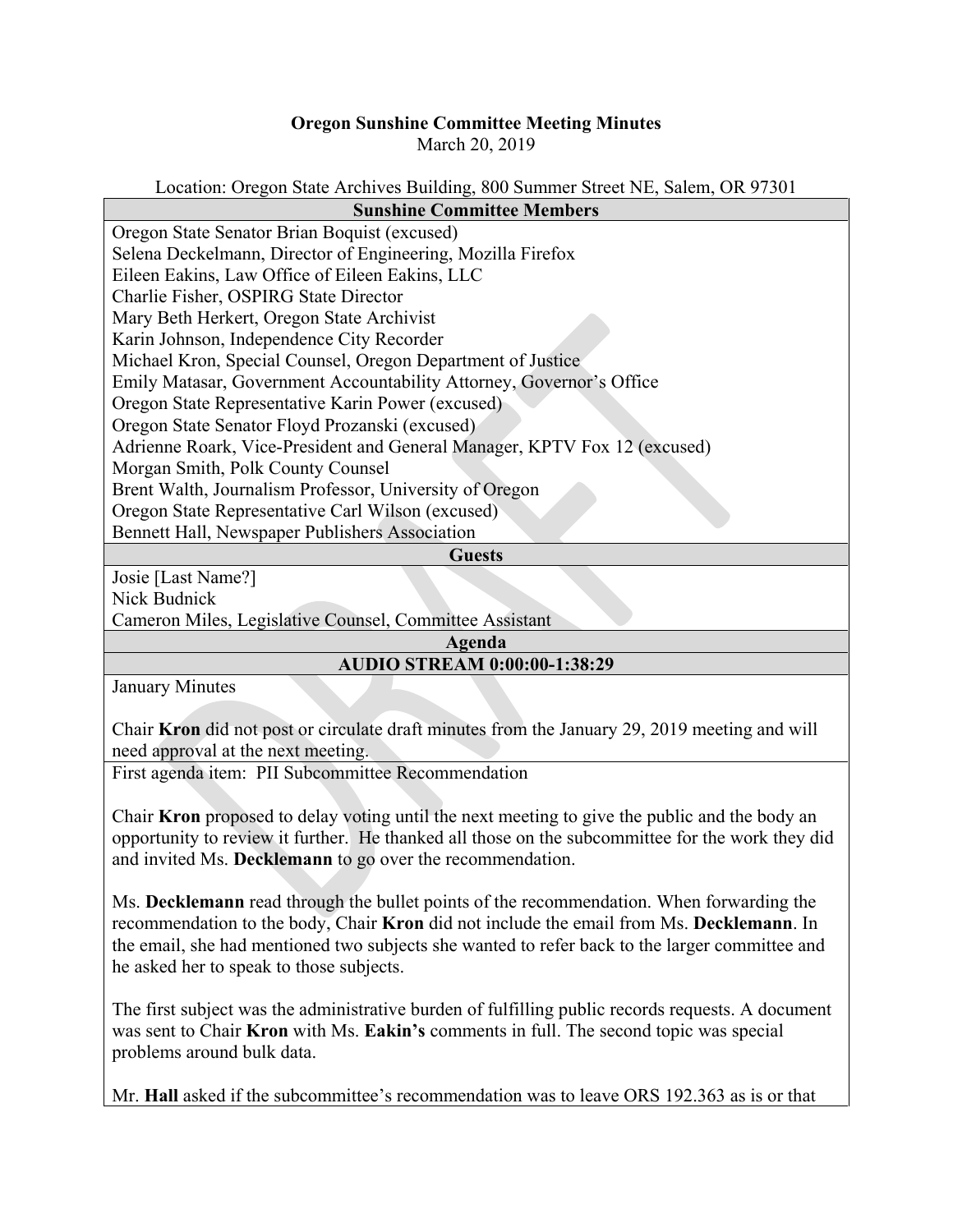the standard should protect PII of all individual public employees, not just those covered by ORS 192.363. Chair **Kron** thought there was another provision in the statute that applied broadly to employees. The standard was incorporated in ORS 192.355(3). Chair Kron felt legislative counsel could review the awkward wording of the statute. Mr. **Smith** explained the information ORS 192.355(3) applies to. Mr. **Hall** asked and Mr. **Smith** confirmed that current law applied the standard to all public employee personal information.

Mr. **Hall** expressed concern about information becoming more restrictive. Mr. **Fisher** said the recommendation was for the status quo to remain. The subcommittee agreed no additional exemptions would be created and any changes would increase access to PII. Mr. **Hall** gave an example of how the statute was restrictive, i.e. requiring the name of the individual whose information is sought.

Ms. **Decklemann** reiterated the need to discuss bulk data requests. In practice, information may be provided to avoid a separate request for a list of all employees. Mr. **Fisher** pointed out that the subcommittee intentionally put "individual" public employee so it was clear that it would apply to an individual rather than bulk data, which they wanted the whole committee to discuss separately.

Ms. **Decklemann** said an important issue they suggested was making the public interest balancing test apply to all exemptions, which is not currently the case.

Ms. **Herkert** asked if any consideration was given to eliminating all individual exemptions and creating one solely for PII. Ms. **Decklemann** answered that the committee felt it was beyond their scope to get into specifics as it would require PII to be defined and the legislature needed to create that definition. Ms. **Herkert** clarified that she was talking about making one statute for all PII and provided her reasoning. Chair **Kron** felt it would be impossible or extremely difficult with the subcommittee's recommendation that they don't expand the scope of the application of the exemptions.

Ms. **Herkert** spoke consolidation of the exemptions into as few statutes as possible. Ms. **Eakins** reiterated the subcommittee's intent to have the legislature come up with a universal definition to include in 192 and then, as much as possible, direct PII into that one statute. Ms. **Herkert** didn't feel the recommendation clearly reflected the intent of the subcommittee. Chair **Kron** suggested adding to the recommendation that the exemptions be consolidated to the extent possible.

Ms. **Decklemann** explained the subcommittee worked hard to avoid restricting access to information currently available. Ms. **Herkert** replied that their recommendation would be to just eliminate where there was duplication. Mr. **Fisher** worried that creating an overarching statute for all PII would make all PII conditionally exempt. Ms. **Herkert** was not advocating for that, but the statutes are currently worded similar but with different interest groups. She would ask the legislature look at those, consolidate them into ORS 192, and reduce them as much as possible. Ms. **Eakins** agreed the statutes should be consolidated where possible.

Ms. **Matasar** suggested a recommendation for when a request is not seeking PII but PII is included in the record. The recommendation would be that the PII, regardless of whom it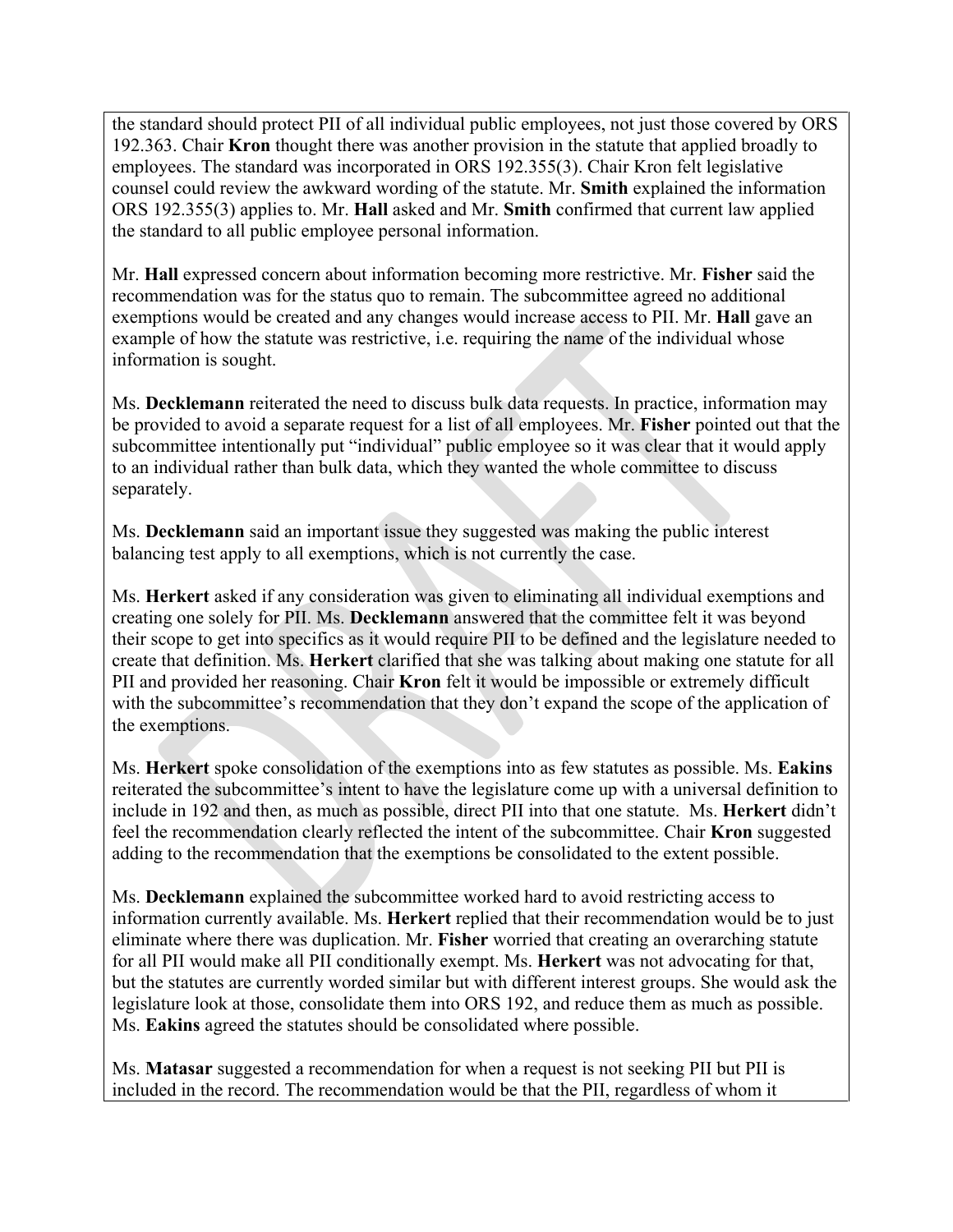belongs, may be redacted. Chair **Kron** thought this might be a training issue rather than a statutory problem.

Mr. **Hall** mentioned that in previous meetings someone had talked electronic system that would flag PII to make it easier for entities to respond to requests and automatically redact PII. He thought maybe a check list where one can indicate whether or not they want PII. Ms. **Decklemann** stated such systems are not currently common. However, a request template could ask whether requesters want PII. Chair **Kron** was unsure whether it would be wise to give people the suggestion that they may be able to obtain PII from the state, as some people with no real or legitimate need for the information may seek to take advantage of that. From his perspective, the current system works well and avoids inappropriately disclosing PII.

In Ms. **Matasar's** experience, state agencies do not feel like they can redact information legally without getting it wrong. Mr. **Hall** asked if there was an exemption in the law that talked about liability. Ms. **Matasar** stated once information is released, entities are not liable, but that was different.

Ms. **Matasar** stated that she didn't feel the recommendation considered consumer privacy concerns. Ms. **Decklemann** reiterated the desire to avoid restricting information currently available. Mr. **Fisher** added the biggest potential concern with consumer PII was bulk data requests and the subcommittee felt that issue required more discussion and needed to be part of another subcommittee.

There was further discussion between Mr. **Walth** and Ms. **Matasar** regarding protections around consumer PII and the subcommittee's charge. Ms. **Eakins** asked Ms. **Matasar** if it would help to have the legislature consider what, if any, additional protections needed to be considered for consumers specifically. Ms. **Mataser** thought so and thought it would fit in number 4 of the recommendation. Mr. **Fisher** pointed out Oregon's generic personal privacy exemption and opined that it should be sufficient to address consumer information concerns. He didn't think they should start recommending additional exemptions for other types of information unless it was to clarify what personal information was for the purpose of making it easier for agencies to discern what should or should not be released.

Ms. **Decklemann** added that ORS 192.377 included personal information the committee was discussing. Mr. **Smith** stated the statute was a little ambiguous in some ways and was in regards to information provided to the public body in confidence, but it didn't clarify the meaning of confidence. He thought having confidence defined would be helpful because the meaning varies depending on who is processing the request. Ms. **Decklemann** felt they could be clearer that they are recommending consolidation but organization of the chapter needs to be clearer. Chair **Kron** stated that 192.377 and in confidence exemption all involved public interest, which would be a specific place for them to recommend more clarity.

Second agenda item: Personal Financial Information Exemptions and Public Testimony

No public testimony.

Chair **Kron** did not provide notice to discuss these exemptions. He previewed that his main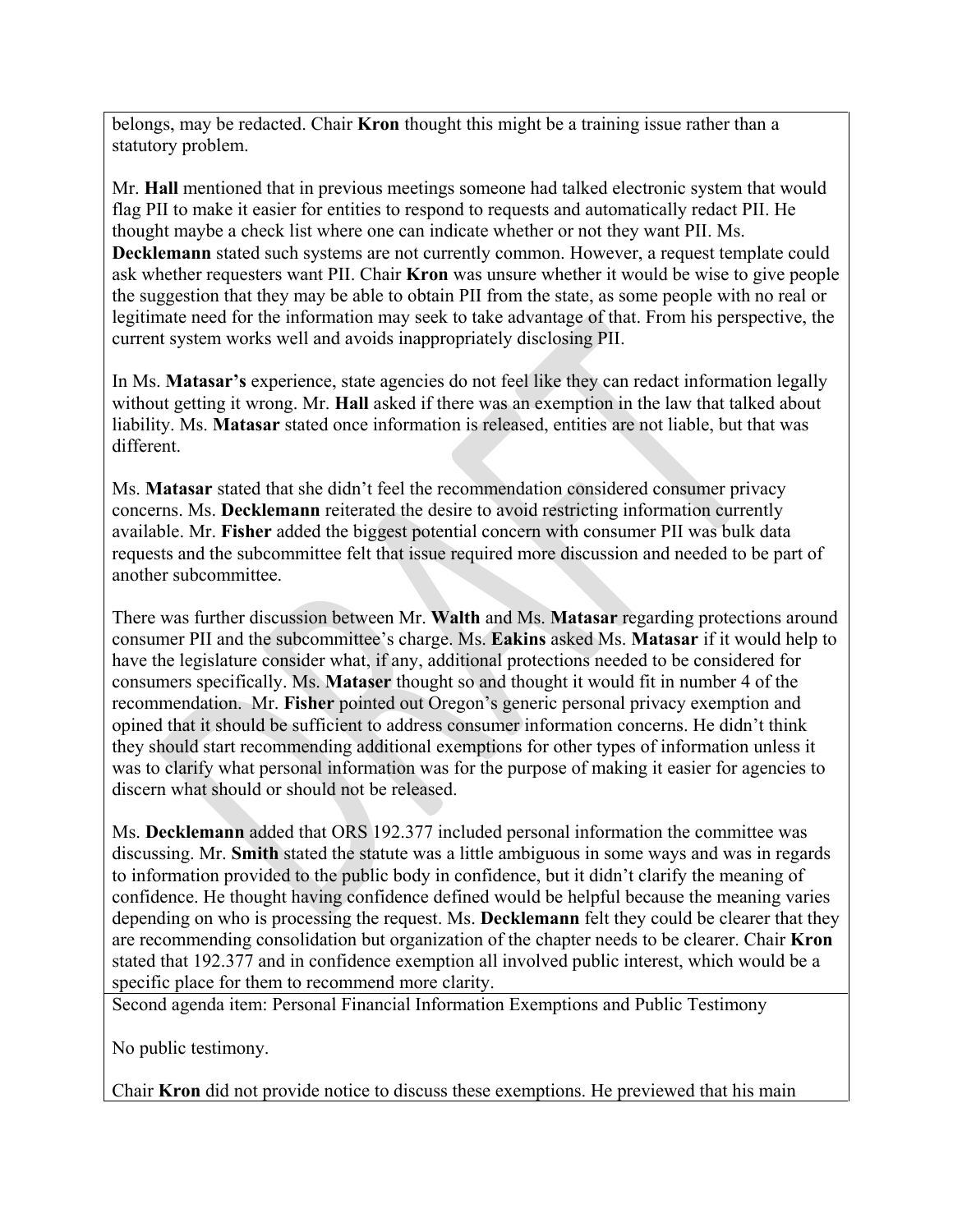recommendation would likely be consolidation and moving items to chapter 192. He stated they could discuss the exemptions at the next meeting and hopefully reach an agreement on them as well as the person privacy ones. Ms. **Decklmann** asked if their intent was to offer suggested text for consolidation. Chair **Kron** felt they needed to be clear with the legislature about the goals of the committee, but was reluctant to draft statutory language by committee, especially as legislative counsel wouldn't necessarily consider it anyhow. Ms. **Decklemann** clarified and Chair **Kron** agreed that the artifacts of each recommendationsuggestion were the text of the recommendation along with the list of relevant exemptions.

Ms. **Herkert** stated the committee should look at exemptions they would recommend getting rid of.

Chair **Kron** brought up a letter he received from the Society of Professional Journalist that identified 3 recommendations: legislative counsel input; subcommittees; and legislative reports. He invited Mr. **Budnick** to talk about his comments. Mr. **Budnick** spoke to the group.

Chair **Kron** asked Mr. **Miles** if he had any insight in terms of what the legislature is expecting in terms of the recommendation the committee is tasked with providing. Mr. **Miles** discussed the options the committee could take when providing their recommendations and what the legislature would potentially do with the information.

Chair **Kron** also asked for an update regarding the current legislature's activities and also about keeping the committee apprised of legislative activity. Mr. **Miles** felt with the frequency of the committee's meetings, keeping the committee apprised would be difficult to accomplish and explained why. Chair **Kron** stated that his reports were helpful for keeping the members apprised as well as the public. Mr. **Miles** agreed.

Mr. **Budnick** asked that Mr. **Miles** let members know of bills that may affect their work. Mr. **Hall** asked if there was a way to potentially vote on some sort of statement they could send back to the legislature on pending bills. Ms. **Decklemann** suggested creating a subcommittee whose role would be to look at current legislative business for the larger committee to convene on so a response memo can be drafted to the legislature.

To transition, Chair **Kron** moved on to the next agenda item. Third Agenda Item: Subcommittees

Chair **Kron** talked about creating two additional subcommittees. A subcommittee for administrative burden and information design, and a standing committee to discuss current exemptions and provide recommendations. Mr. **Smith** and Mr. **Walth** agreed to create additional subcommittees. No members objected/

Ms. **Herkert** asked for and Chair **Kron** provided clarification on what the suggested subcommittees would do. Ms. **Decklemann** asked and Chair **Kron** agreed that he was intending for the bulk data to be part of the administrative subcommittee. Chair **Kron** stated another option was to do exemption review for the foreseeable future, but other topics keep arising.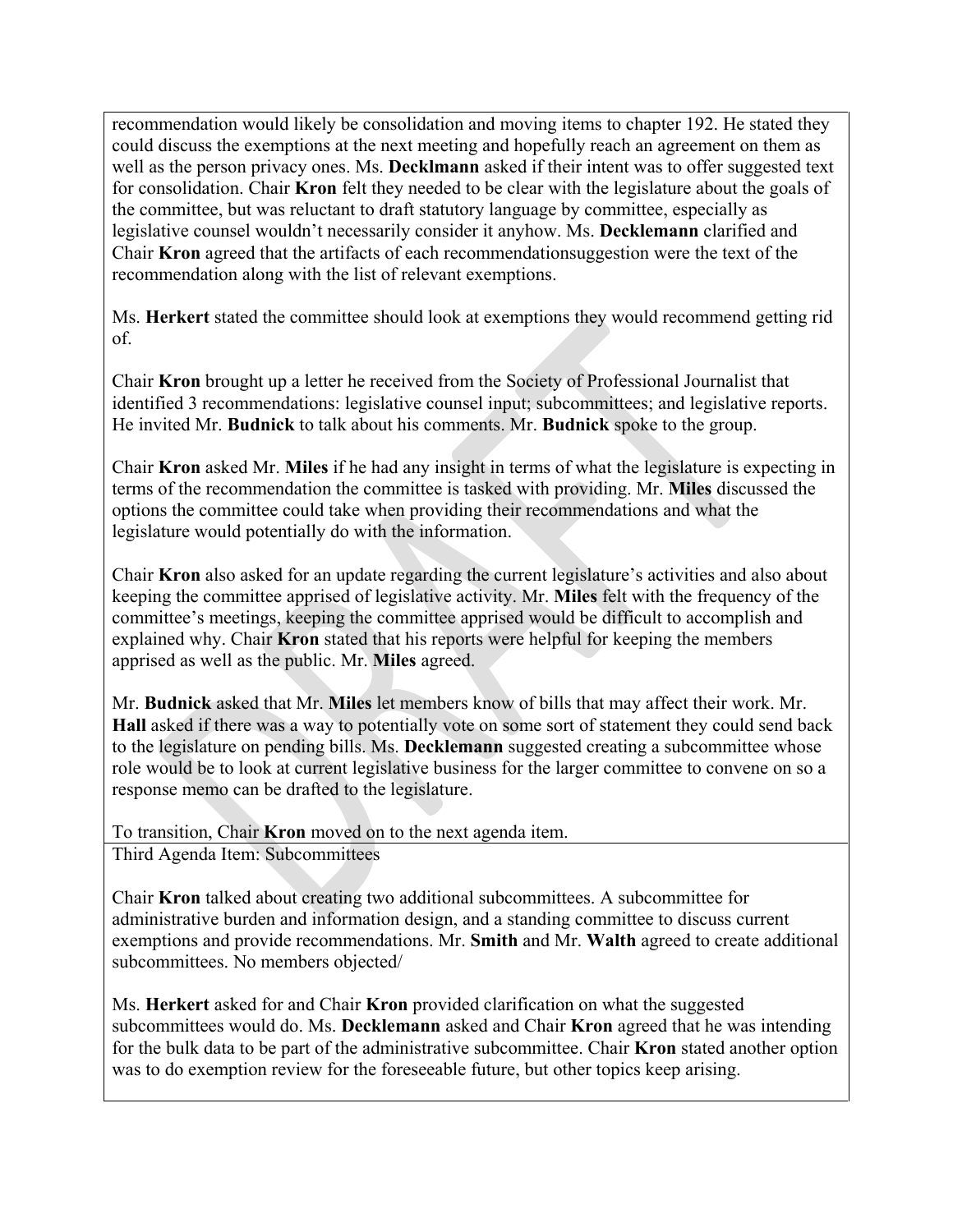Ms. **Herkert** felt it was too early to address the administrative topic and explained why. Mr. **Fisher** agreed with focusing on the current exemptions and creating a legislative subcommittee. Chair **Kron** stated if the goal was to provide input to the legislature, they would need a subcommittee, but if it was to be informed about what the legislature was doing, they could do without one. Ms. **Decklemann** explained why it would good to have a subcommittee and Ms. **Herkert** agreed.

Chair **Kron** asked if anyone objected to having the previous subcommittee be the standing subcommittee. Mr. **Fisher** would rather be on the legislative subcommittee. Ms. **Johnson** agreed to take Mr. **Fisher's** place for the standing committee.

Mr. **Hall** asked if they were considering as a subcommittee to deal with question of low hanging fruit. Ms. **Mataser** felt like someone needed to first identify the exemptions that qualified as low hanging fruit. Mr. **Hall** agreed. Ms. **Herkert** would be willing to identify the exemptions with some help. Ms. **Eakins** felt it could be a short term subcommittee to identify them. Ms. **Herkert**, Mr. **Hall**, and Chair **Kron** volunteered for this subcommittee. Ms. **Herkert** would chair the subcommittee.

Mr. **Fisher**, Mr. **Walth**, and Ms. **Mataser** volunteered for legislative subcommittee. Mr. **Fisher** would chair the subcommittee. There was further discussion regarding the bills being considered that have a current impact on the committee and how to deal with them.

Ms. **Eakins** clarified that the standing committee's role was to essentially do the same thing with other categories of exemptions that they did with PII: analyze them, address any public policy issues, and make recommendations. It was agreed that the standing committee would be used only when needed.

After motion and second, the Committee unanimously voted to form subcommittees on certain issues at the request of the Chair of the full committee and that the subcommittee should have a chair who will have the authority to call meetings in order to complete their work and create an agenda.

After motion and second, the Committee unanimously voted to create a standing subcommittee made up of the same members for the PII subcommittee to review identified important exemptions.

After motion and second, the Committee unanimously voted to create a subcommittee on legislative activity comprised of Mr. **Walth**, Ms. **Mataser**, and Mr. **Fisher** as the chair.

After motion and second, the Committee unanimously voted to create a subcommittee to be named later to identify unnecessary or redundant exemptions and where to consolidate them comprised of Mr. **Hall**, Chair **Kron**, and Ms. **Herkert** as the chair.